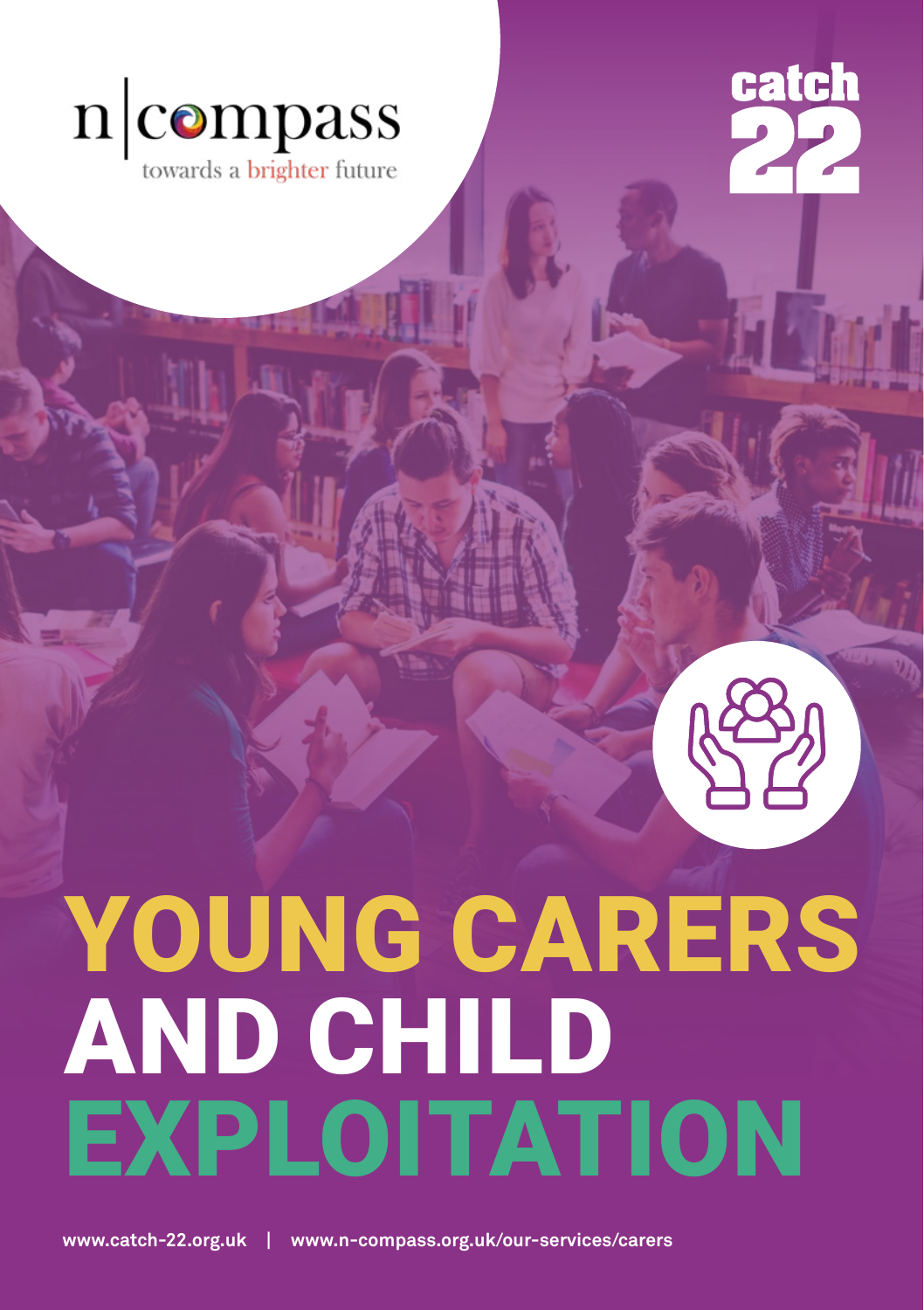

## CHILD EXPLOITATION

**12 720 children in England were identified by social services as being at risk of criminal exploitation by gangs in 2020/21 and 24 800 child abuse offences were recorded in England & Wales in the same period.** 

But we also know that these figures give an incomplete picture of risk to children as a significant proportion of child exploitation is never recorded. The internet has made it easier for abusers to reach children and the pandemic has affected some children's mental health, making them feel more isolated or depressed, and more vulnerable as a result.

Here's a brief explanation of child exploitation, a checklist of signs to look out for and some places you can find support if you are worried about a child or young person.

# **DEFINITION**

Child sexual exploitation (CSE) ) is a form of child sexual abuse, where an individual or group takes advantage of an imbalance of power to coerce, manipulate or deceive a child under the age of 18 into sexual activity. Often a child is given something (money, drink, drugs, fake affection) in return.

Child criminal exploitation (CCE) is where an individual or group takes advantage of their power to coerce, manipulate or deceive a child into criminal activity using the same methods. They may also be trapped through debt bondage.

The victim may have been exploited even if the activity appears consensual.

Child exploitation does not always involve physical contact; it can also occur online.

Young carers can be susceptible to grooming and exploitation because they are sometimes more isolated from friends due to their responsibilities and because perpetrators might offer them goods, attention, 'affection' or access to substances that they wouldn't otherwise get. Parents are not always able to support and monitor a child as much as they would like to, and children may withhold concerns from a parent in order to protect them.

## SIGNS AND INDICATORS TO LOOK OUT FOR:

- Going missing from home or staying out late.
- Secretive behaviour.
- Sudden, dramatic changes in behaviour.
- Physical injuries.
- Drug or alcohol misuse.
- Involvement in offending.
- STIs, pregnancy and terminations.
- Absent from school.
- Change in physical appearance.
- Greatly increased use of mobile phone.
- Wearing clothes or accessories in gang colours; getting tattoos.
- Using new slang words.
- Increasingly distant from family and former friends.
- Receipt of gifts from unknown sources.
- Poor mental health.
- Self-harm or suicidal thoughts.

Child exploitation can have a devastating impact on children's physical and mental health, confidence and self-esteem, family relationships, friendships, education and future prospects.

THERE WERE 73,518 RECORDED OFFENCES INCLUDING RAPE, ONLINE GROOMING AND SEXUAL ASSAULT AGAINST CHILDREN IN THE UK IN 2019/20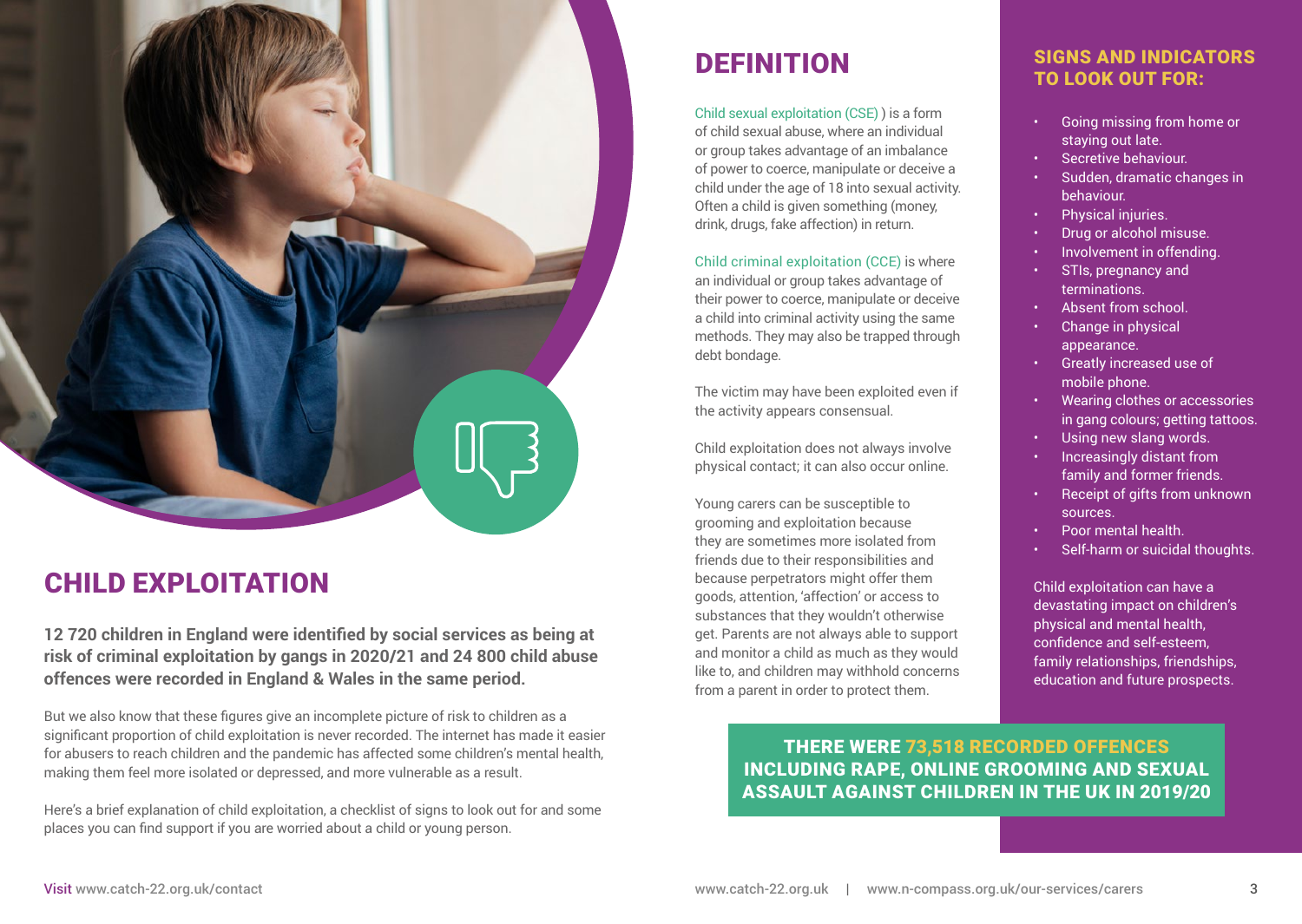

# FURTHER SUPPORT FOR CHILDREN AT RISK OF EXPLOITATION

Often, young people don't recognise the signs of exploitation. If they do, they can feel that it is their fault for making poor choices. They can often feel foolish, afraid or ashamed. If you're concerned a young person may be at risk, have an open, supportive conversation with them and make them aware there is support available.

If you suspect a child may be a victim of exploitation, contact Children's Social Care to find the referral pathway for exploitation support. Alternatively, speak to the designated safeguarding lead in your organisation.



#### LOOK AT THE CATCH22 [Child Exploitation and Missing Awareness poster hub](https://www.catch-22.org.uk/spot-the-signs-poster-hub/) for further information about the issues.

**catch** 

Catch22 provide a range of services for children who have been reported missing or children who are at risk of criminal or sexual exploitation. Further details at: [www.catch-22.org.uk/offers/missing-and-cse/](http://www.catch-22.org.uk/offers/missing-and-cse/ 
) 



## YOUNG CARERS

### DEFINITION

A Young Carer is a child and/or young person who provides care for family member/s who have a physical or mental illness, a disability, or substance misuse.



1 in 5 young people are Young Carers, with 1 in 12 taking on mid-to high-level care. (Joseph et al., 2019)

The tasks and level of caring undertaken by a Young Carer can vary according to the nature of the illness or disability, the level and frequency of need for care, and the structure of the family as a whole.

#### These tasks can include:

- Household chores including washing, cooking and cleaning on behalf of the whole family
- Personal/nursing care giving medication, changing dressings, assisting with mobility
- Intimate care washing, dressing and assisting with toilet requirements
- Emotional support Comforting, listening, translating, monitoring and meeting the emotional needs of the person
- Childcare helping to care for younger siblings, taking them to school, helping with homework, bathing and emotional support
- Other household administration such as paying bills, accompanying the cared-for person to hospital, or acting as an interpreter for non-speaking sensory impaired, or those whose first language is not English.

"Children should not undertake inappropriate or excessive caring roles that may have an impact on their development. A young carer becomes vulnerable when their caring role risks impacting upon their emotional or physical well-being and their prospects in education and life."

Care and Support Statutory Guidance issued under the Care Act 2014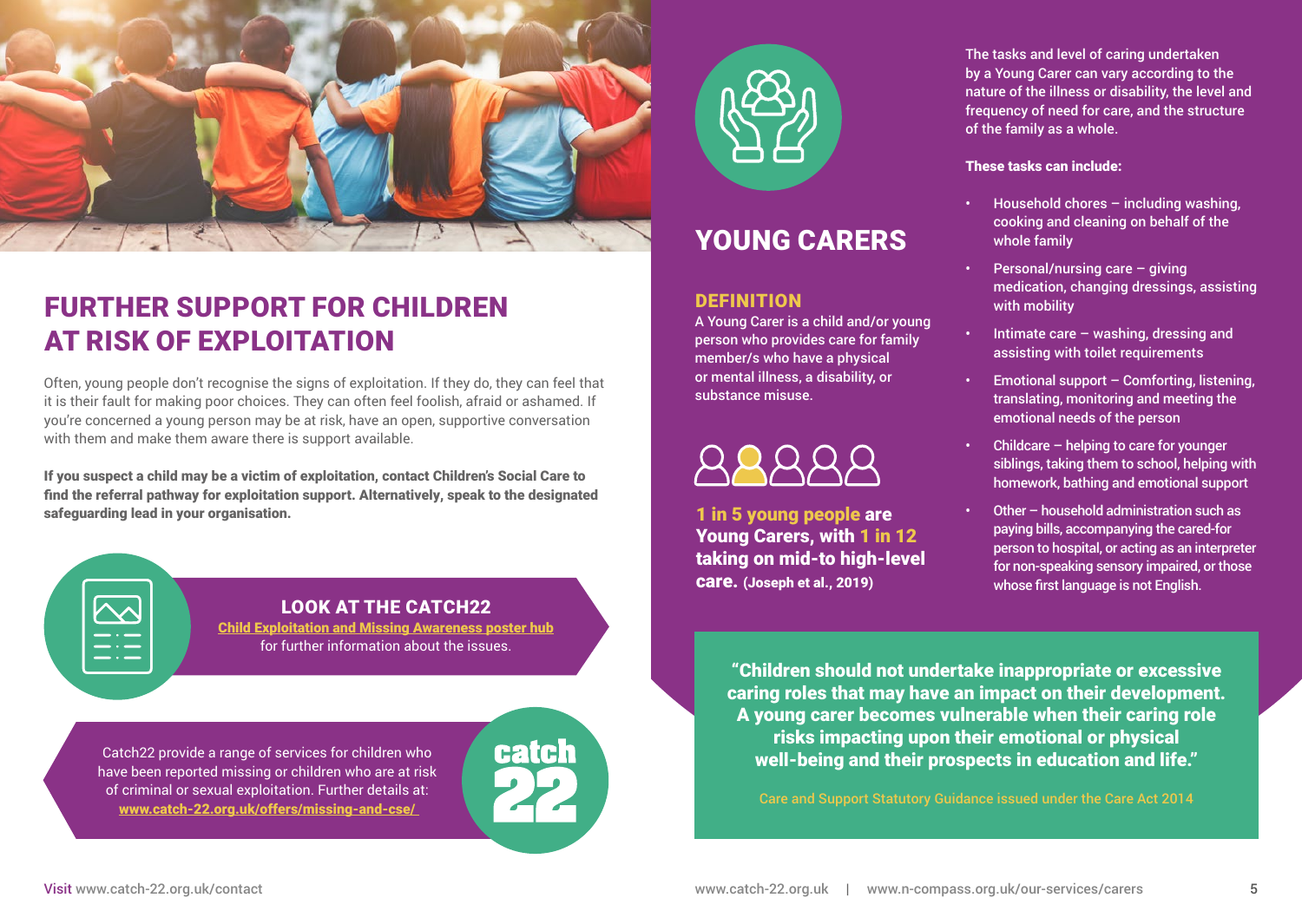## SIGNS AND INDICATORS TO LOOK OUT FOR:

Providing care can have an impact on a young person in many different ways, both physically and emotionally, and professionals may recognise different signs dependent upon what capacity they are working with the young person.

#### Professionals may observe that the child/ young person is:

#### Education professionals may:

- Secretive about home life, doesn't like to go into detail about their weekend/ evening activities
- Often low in mood
- Appears to be tired
- Becomes anxious or stressed this can be particularly about the person they care for and manifest itself in feeling anxious to leave them.
- Isolated and missing out social activities
- "Old" before their time Young Carers often have an increased level of responsibility for others and themselves leading them to have an increased maturity.
- Lacking parental supervision
- Lower than expected attention and lacks motivation



- Notice regular patterns of arriving late to school
- Notice young person's attendance is low and includes ad hoc days which may not be attributed to sickness
- Have to repeatedly ask for schoolwork or homework to be handed in on time
- Feel that the child/young person is under achieving/not fulfilling their potential
- Be aware of child being/feeling isolated from their peers with possible instances of bullying

#### Further support for Young Carers

#### Many young people with caring

responsibilities aren't known to professionals and don't see themselves as being Young Carers or feel too worried or embarrassed to ask for help. Early identification is vital as often young carers don't get identified until a crisis. If you suspect that a young person may be carrying out a caring role, speak to that young person. Asking a few simple questions can help identify a Young Carer and make them aware there is support for them available.

Young Carers are entitled to an assessment of need called a statutory Carers assessment. These are often carried out by the local authority or the local providers of Carers support.

 $n$ |compass towards a brighter future



n-compass is the largest provider of Carers Services in the North of England with over 40,000 registered Carers. We support Young Carers across different areas.

See our website to find out more [www.n-compass.org.uk/our-services/carers](http://www.n-compass.org.uk/our-services/carers
)

[www.nhs.uk/conditions/social-care-and-support-guide/support-and-benefits-for-carers/](http://www.nhs.uk/conditions/social-care-and-support-guide/support-and-benefits-for-carers/being-a-young-carer-your-rights/
) [being-a-young-carer-your-rights/](http://www.nhs.uk/conditions/social-care-and-support-guide/support-and-benefits-for-carers/being-a-young-carer-your-rights/
)